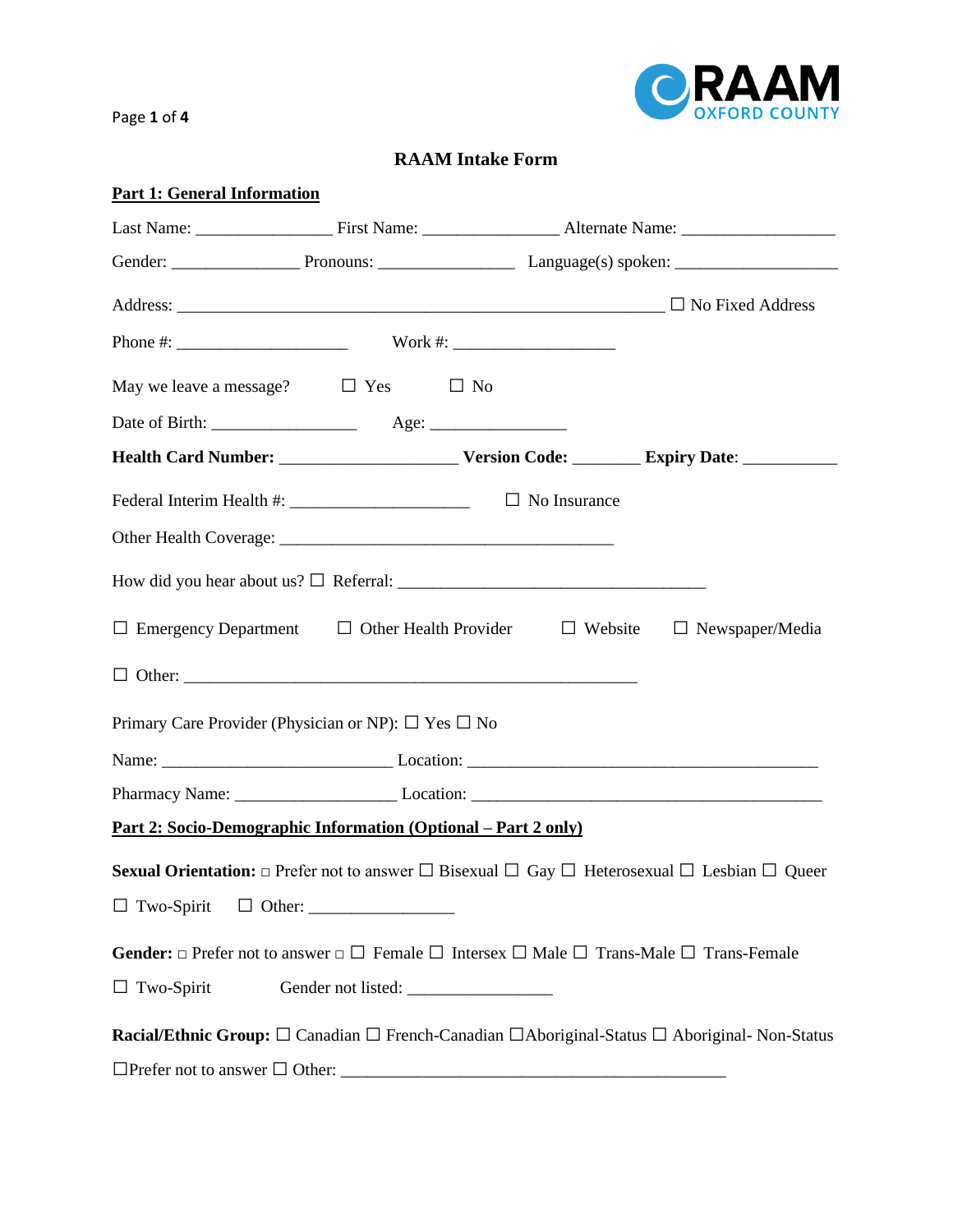# Page **2** of **4**



| What is your highest level of Education? $\Box$ Primary (K-8) $\Box$ Secondary (9-12/13) $\Box$ Post Secondary                                                                                                                                                                                                                                                                                                                                   |  |  |  |  |  |
|--------------------------------------------------------------------------------------------------------------------------------------------------------------------------------------------------------------------------------------------------------------------------------------------------------------------------------------------------------------------------------------------------------------------------------------------------|--|--|--|--|--|
|                                                                                                                                                                                                                                                                                                                                                                                                                                                  |  |  |  |  |  |
| How much money do you make in a year? (whole household) $\Box$ Don't know $\Box$ <\$15 000                                                                                                                                                                                                                                                                                                                                                       |  |  |  |  |  |
| $\square$ \$15 000-20 000 $\square$ \$20 000-25 000 $\square$ \$25 000-30 000 $\square$ \$30 000-35 000 $\square$ \$35 000-40 000                                                                                                                                                                                                                                                                                                                |  |  |  |  |  |
| $\Box$ \$40 000-60 000 $\Box$ \$60 000+                                                                                                                                                                                                                                                                                                                                                                                                          |  |  |  |  |  |
| How many people help bring in this income?                                                                                                                                                                                                                                                                                                                                                                                                       |  |  |  |  |  |
| How many people are supported by this income?                                                                                                                                                                                                                                                                                                                                                                                                    |  |  |  |  |  |
| <b>Income Source:</b> □Employment □ Employment Insurance □Disability Insurance □Family Support                                                                                                                                                                                                                                                                                                                                                   |  |  |  |  |  |
|                                                                                                                                                                                                                                                                                                                                                                                                                                                  |  |  |  |  |  |
| <b>Relationship Status:</b> □Married/Common Law □Single (Never married) □Widow/Widower<br>□ Separated or Divorced<br>Parenting: Are you parenting, pregnant, or a caregiver for a child under the age of 18? $\Box$ Yes $\Box$ No<br><b>Describe your home:</b> □ House □ Apartment □ Homeless □ Shelter □ Other Temporary Shelter<br><b>Disabilities:</b> $\Box$ Developmental Disability $\Box$ Learning Disability $\Box$ Physical Disability |  |  |  |  |  |
| <u>Part 3: Admission Information (please check <math>[\sqrt{]}</math> ALL that apply):</u>                                                                                                                                                                                                                                                                                                                                                       |  |  |  |  |  |
| What concern are you seeking help for?                                                                                                                                                                                                                                                                                                                                                                                                           |  |  |  |  |  |
| $\Box$ Alcohol $\Box$ Drug $\Box$ Gambling $\Box$ Gaming $\Box$ Internet $\Box$ Unsure/None of the above                                                                                                                                                                                                                                                                                                                                         |  |  |  |  |  |
| How ready are you to make changes to your alcohol/dug/gaming/gambling/internet use? (please<br>circle a number from 1-10)                                                                                                                                                                                                                                                                                                                        |  |  |  |  |  |
| <b>Not</b><br>Ready<br>Ready                                                                                                                                                                                                                                                                                                                                                                                                                     |  |  |  |  |  |
| 5<br>$\overline{2}$<br>3<br>$\tau$<br>8<br>6<br>$\overline{4}$<br>9<br>10<br>1                                                                                                                                                                                                                                                                                                                                                                   |  |  |  |  |  |
| Please check $[\sqrt{\frac{1}{2}}]$ ONE for each category:                                                                                                                                                                                                                                                                                                                                                                                       |  |  |  |  |  |

Legal Status:  $□$  No Problem  $□$  Awaiting Trial or Sentence  $□$ Probation  $□$ Parole  $□$ Incarcerated

□ Other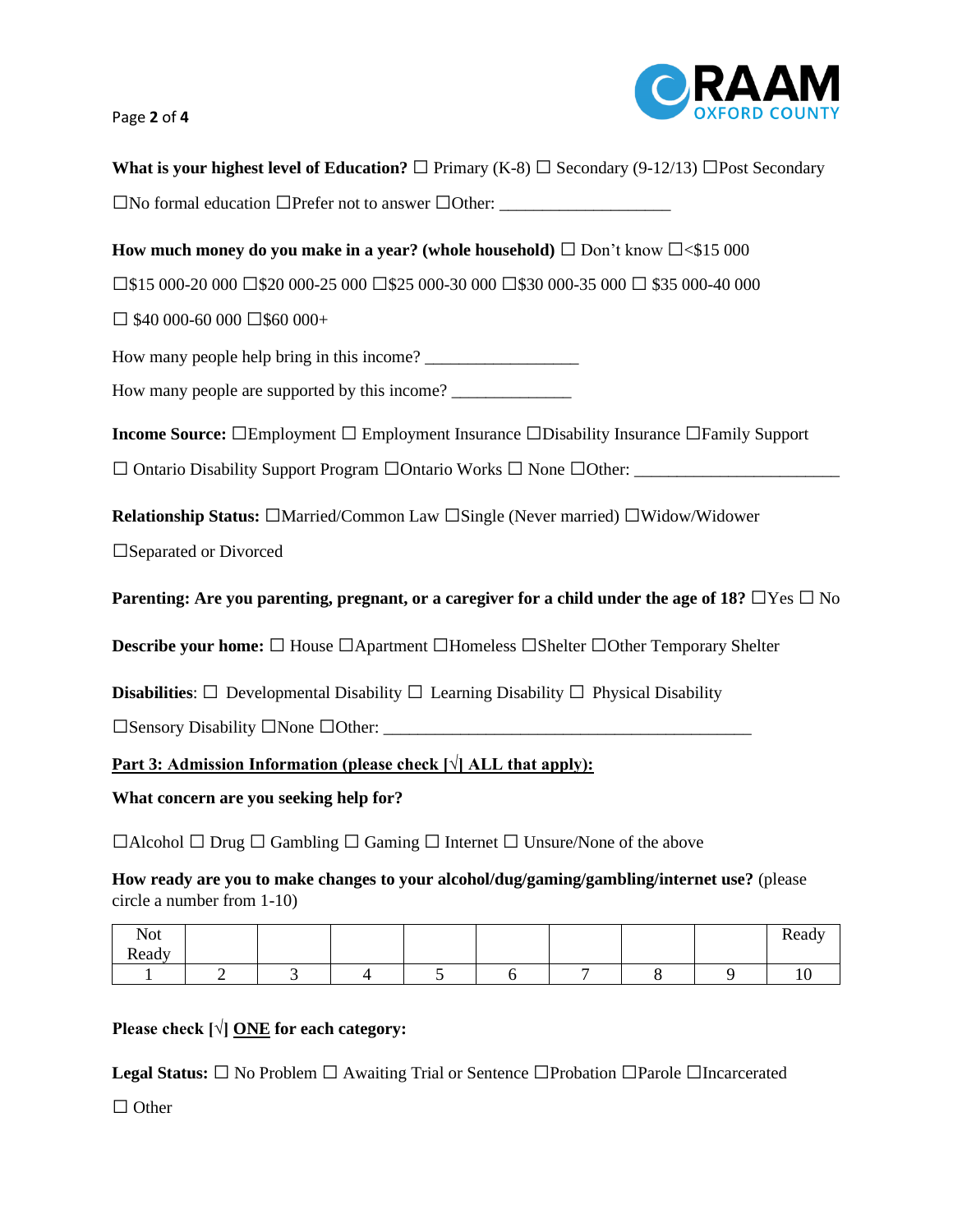Page **3** of **4**

| Young Offender: $\Box$ Yes | $\Box$ No |
|----------------------------|-----------|
|                            |           |

| <b>Substance Use Concerns:</b> $\Box$ Yes (please $\lceil \sqrt{\rceil}$ ALL that apply)<br>$\Box$ No |                                                                                   |                                                       |  |  |
|-------------------------------------------------------------------------------------------------------|-----------------------------------------------------------------------------------|-------------------------------------------------------|--|--|
|                                                                                                       | $\Box$ Alcohol (Beer, Wine, Spirits)                                              | $\Box$ Hallucinogens                                  |  |  |
|                                                                                                       | $\Box$ Amphetamines (Adderall, Concerta)                                          | $\Box$ Tobacco                                        |  |  |
|                                                                                                       | $\Box$ Barbituates                                                                | $\Box$ Methamphetamines (Crystal Meth)                |  |  |
|                                                                                                       | $\Box$ Benzodiazepines (Xanax, Lorazepam, Valium) $\Box$ Other Psychoactive Drugs |                                                       |  |  |
|                                                                                                       | $\Box$ Cannabis (Marijuana, CBD)                                                  | $\Box$ Over-The-Counter Codeine (Tylenol 1)           |  |  |
|                                                                                                       | $\Box$ Cocaine                                                                    | $\Box$ Opioids (fentanyl, morphine, dilaudid, heroin) |  |  |
|                                                                                                       | $\Box$ Crack                                                                      | $\Box$ Steroids                                       |  |  |
|                                                                                                       | Ecstasy                                                                           | Glue & Other Inhalants                                |  |  |
|                                                                                                       |                                                                                   |                                                       |  |  |

**Gambling Concerns:** □ Yes □ No Comments: \_\_\_\_\_\_\_\_\_\_\_\_\_\_\_\_\_\_\_\_\_\_\_\_\_\_\_\_\_\_\_\_\_\_\_\_\_\_\_\_\_\_\_\_\_

**Gaming/Internet/Technology Concerns:** □ Yes □ No Comments: \_\_\_\_\_\_\_\_\_\_\_\_\_\_\_\_\_\_\_\_\_\_\_\_\_\_\_\_\_

### **Part 4: Health Status (please fill in EACH question [√])**

- **A. Physical Health Status:** □ Vision Impairment □Hearing Impairment □Mobility/Physical Impairment □I am Pregnant
- **B. Non-Medical Intravenous Drug Use:**  $\Box$  Never Injected  $\Box$  Injected Prior to 1 year Ago

 $\square$  Injected in the Last 12 months

\_\_\_\_\_\_\_\_\_\_\_\_\_\_\_\_\_\_\_\_\_\_\_\_\_\_\_\_

- **C. Have you ever shared equipment?**  $\Box$  Yes  $\Box$  No
- **D. Number of overnight hospitalizations in the last 12 months**:
- **E. Diagnosed with mental health problem by a qualified mental health professional?**

 $\square$  Yes  $\square$  No Within Last 12 months

 $\square$  Yes  $\square$  No Within Lifetime

- **F. Hospitalized for a mental health problem?** 
	- $\square$  Yes  $\square$ No Within Last 12 months
	- $\square$  Yes  $\square$  No Within Lifetime
- **G. Have you every received counselling/treatment/support for a mental health, emotional behavioural or psychological problem?**